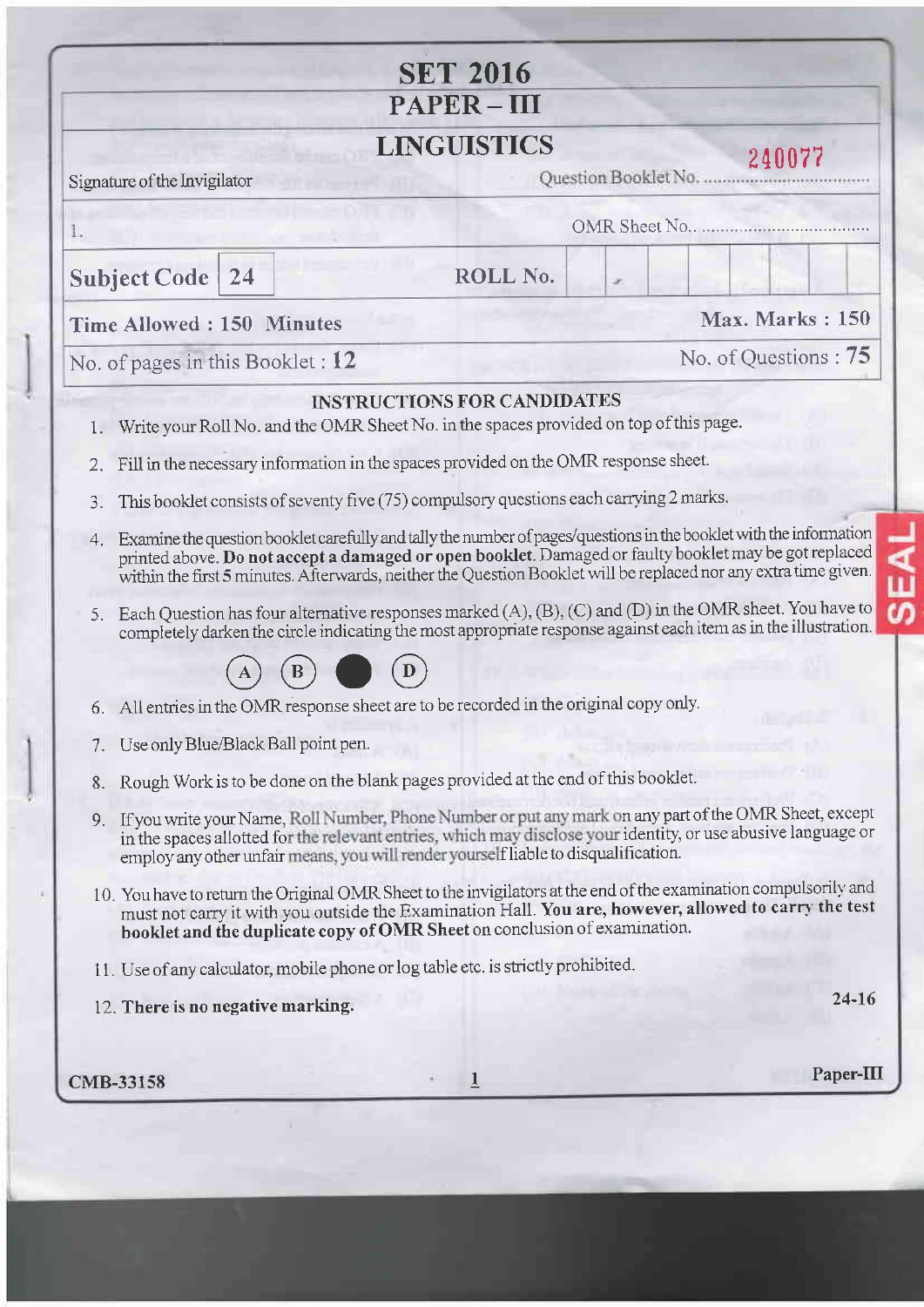## **PAPER-III LINGUISTICS**

6.

8.

9.

2

|  |  | In the word 'hospitalized', <i>hospital</i> is: |  |
|--|--|-------------------------------------------------|--|
|--|--|-------------------------------------------------|--|

- $(A)$  The base
- (B) The stem
- $(C)$  The root
- (D) A compound word
- Assertion I: Inflectional affixes are attached after all derivational affixes are attached to  $7.$ the base.
	- **Assertion II:** Derivational affixes are not attached before inflectional affixes.
	- (A) I and II are correct
	- $(B)$  I is correct, II is wrong
	- (C) Both I and II are correct
	- (D) I is wrong, II is correct
- The word 'walkman' is:  $\mathcal{L}$ 
	- (A) An exocentric compound
	- (B) An endocentric compound
	- (C) Neither exocentric nor endocentric
	- (D) Anidiom
- In English:  $4.$ 
	- (A) Prefixes are derivational affixes
	- (B) Prefixes are inflectional affixes
	- (C) Prefixes are neither inflectional nor derivational
	- (D) Prefixes are both derivational and inflectional
- In Tagalog, the past tense of the word *bili*, 'buy' is  $|10\rangle$ .  $5$ *biinli*. The past tense morpheme  $-in- is:$ 
	- (A) Asuffix
	- (B) Aprefix
	- $(C)$  Aninfix
	- (D) Aclitic
- CMB-33158
- Which one among the following is extremely
	- (A) PRO can be the subject of  $\epsilon$  functions
	- (B) Pro can be the subject of  $\epsilon$  nor-fine  $\epsilon$
	- (C) PRO cannot occur in the science  $\vec{x}$ finite clause
	- (D) Pro cannot occur in the object position.

#### In the Minimalist theory:

- (A) Case features on NPs and verts uninterpretable
- (B) Case features only on NPs are unimer-
- (C) Case features on verbs are interpretable
- (D) Case features are always interpretable
- Which one among the following is correct?
	- (A) Strong uninterpretable features alone drive overt movement
	- (B) Interpretable features on NPs cause over. movement
	- (C) Weak features drive movement
- (D) Word order causes overt movement
- A Specifier is:
	- (A) A head
	- (B) A complement
	- (C) A functional head
	- (D) None of these
- An NP-movement is always into:
- (A) A non-thematic case position
- (B) A caseless position
- (C) An object position
- (D) A theta-position

Paper-II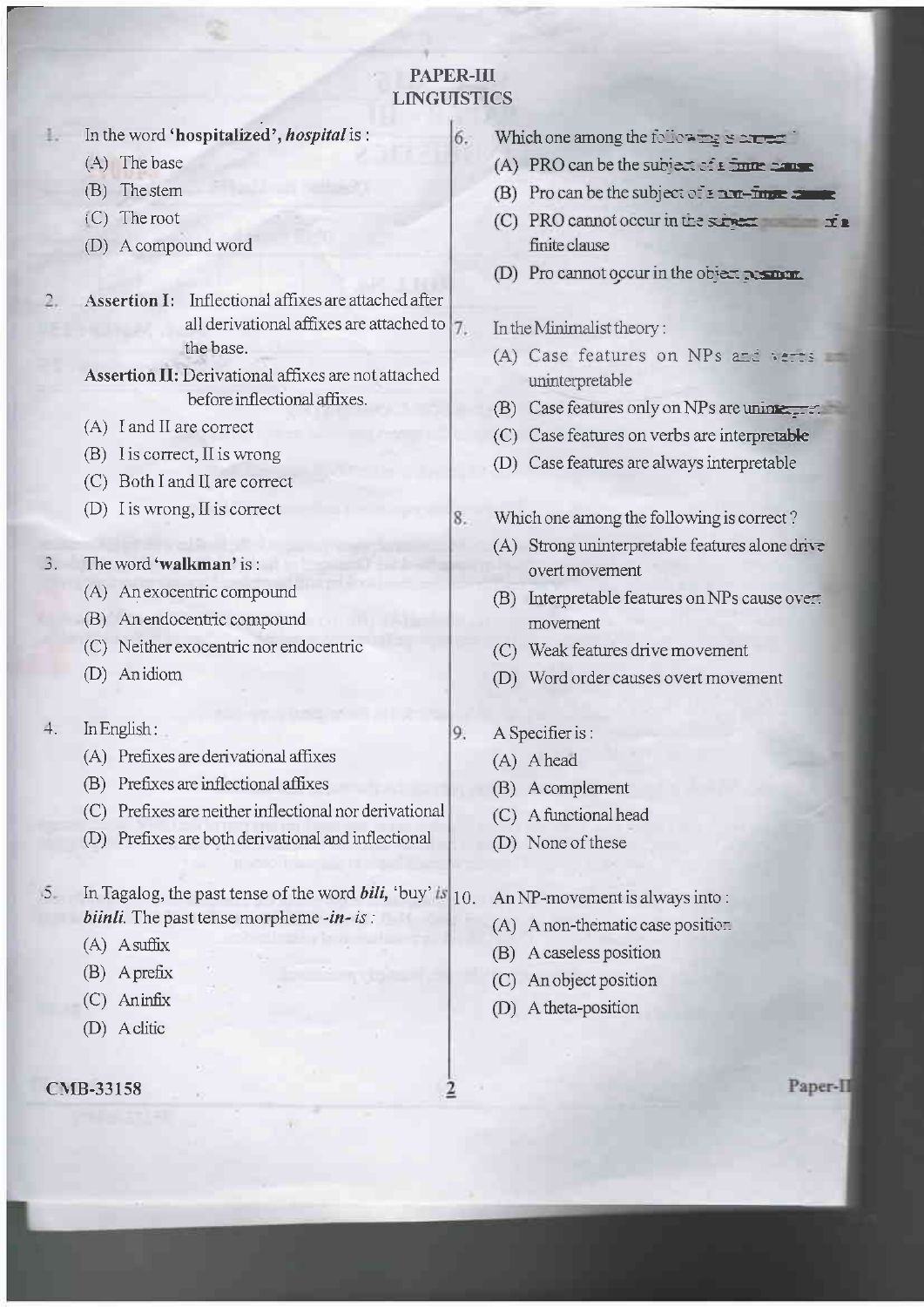- 11. During Norman Conquest of English, English came 15. A Pidgin is under the influence of French which was culturally and politically a dominant language at the time. This type of influence is called
	- (A) Substration influence
	- (B) Superstatum influence
	- (C) Address informer
	- **Di** Danagence
- The process and of
	- *DU Nationales*
	- **8** Lexical adaptation
	- *<u>Phirmelogization</u>*
	- **D** Convergence
- For some speakers of English, the pattern arrive arrived/arrived has been replaced by arrive/arrove/arrove on the analogy of the strong therb' pattern. This is a case of :
	- Analogical levelling
	- (B) Analogical extension
	- (C) Analogy
	- (D) Morphological reanalysis
- 14. It has been observed that in many languages, demonstrative markers/pronouns have been the source of complementizers, relative clause markers. etc., such as that in English. This is a case of:
	- (A) Lexicalization
	- (B) Grammaticalization
	- (C) Semantic shift
	- (D) None of these

#### CMB-33158

- 
- (A) A link language used for communication among speakers of different language
- (B) A second language
- (C) A Creole
- (D) A language with reduced vocabulary and simplified structure
- 16. In the GB framework, structural case is assigned :
	- (A) At complement positions
	- (B) At specifier positions
	- (C) Under government
	- (D) At none of the above positions
- 17. In Wh-movement in English, the wh-expression moves to:
	- (A) The clause-initial position
	- (B) The Comp position
	- (C) The Spec, CP position
	- (D) The topic position
- 18. Which of the following is a functional head?
	- (A) Complementizers
	- (B) Adjective
	- $(C)$  Noun
	- $(D)$  Verb
- In the sentence 'Sita seems to be hard working', the 19. subject of the infinitival clause is:
	- $(A)$  Pro
	- (B) NP-trace
	- $(C)$  PRO

3

(D) None of the above

Paper-III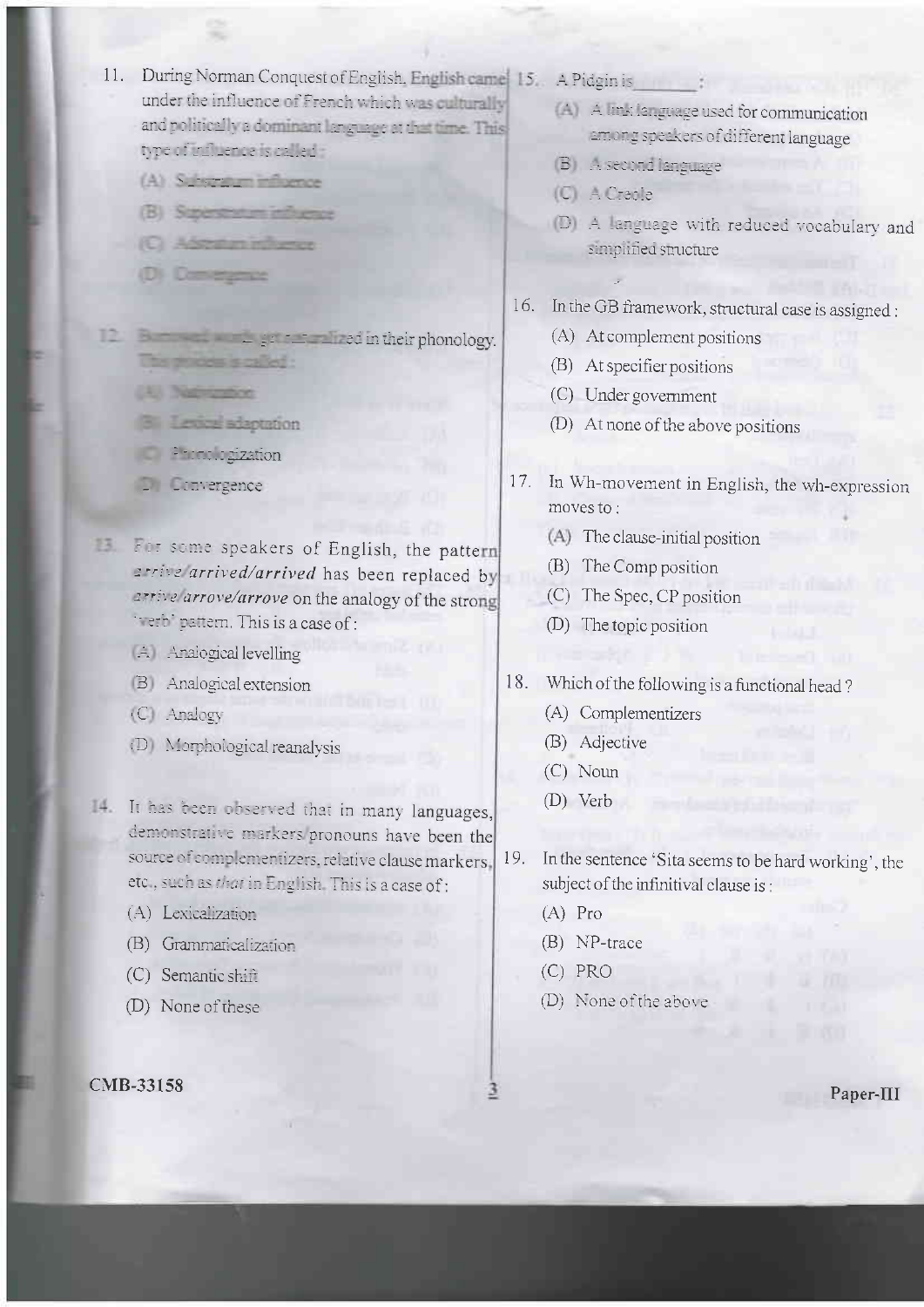| In the sentence 'The thieves were chased 24.<br>20.<br>by the police', the underlined phrase is:<br>(A) An argument of the passive verb<br>(B) A complement of the passive verb<br>(C) The subject of the sentence<br>(D) An adjunct                                                                                                                                                                                                                                                                                                                                                                                                                                                                  | The definite article 'a' becoming 'an' in 'an engineer'<br>shows:<br>(A) Lexical rules<br>(B) Post Lexical rules<br>(C) Phonological rules<br>(D) Morphonological rule                                                                                                                                                                                                                                                                                                                                        |
|-------------------------------------------------------------------------------------------------------------------------------------------------------------------------------------------------------------------------------------------------------------------------------------------------------------------------------------------------------------------------------------------------------------------------------------------------------------------------------------------------------------------------------------------------------------------------------------------------------------------------------------------------------------------------------------------------------|---------------------------------------------------------------------------------------------------------------------------------------------------------------------------------------------------------------------------------------------------------------------------------------------------------------------------------------------------------------------------------------------------------------------------------------------------------------------------------------------------------------|
| The resonant quality of the vocal tract is referred as :<br>21.<br>(A) Strident<br>(B) Nasal<br>(C) Sonorant<br>(D) Obstruent                                                                                                                                                                                                                                                                                                                                                                                                                                                                                                                                                                         | 25. Assertion - I: Hindi language are number $-$<br>initial/sp/cluster<br>Assertion - II : Hindi language allers for work<br>initial/sp/cluster                                                                                                                                                                                                                                                                                                                                                               |
| is a unit of organization for a sequence of<br>22.<br>speech sounds.<br>(A) Feet<br>(B) Syllable<br>(C) Phoneme<br>(D) Rhyme                                                                                                                                                                                                                                                                                                                                                                                                                                                                                                                                                                          | <b>State Whether:</b><br>(A) Assertion - II is true<br>(B) Assertion - I is true<br>(C) Both are true<br><b>D</b> Breather                                                                                                                                                                                                                                                                                                                                                                                    |
| Match the items in List-I with those in List-I and<br>23.<br>choose the correct answer from the code :<br>$List-H$<br>$List-I$<br>Apheresis<br>(a) Deletion of<br>$i -$<br>sound from word<br>final position<br>Prothesis<br>(b) Deletion<br>ii.<br>from word initial<br>position<br>Insertion of sound<br>iii. Apocope<br>(c)<br>in initial position<br>Metathesis<br>Transposition of<br>27.<br>iv.<br>(d)<br>sounds in a word<br>Code:<br>(a)<br>(d)<br>(b)<br>(c)<br>$(A)$ iv<br>$\overline{\text{iii}}$<br>$\ddot{\rm u}$<br>$\ddot{\rm n}$<br>$(B)$ $\ddot{\mathbf{u}}$<br>$\mathbf{i}$<br>iv<br>iii<br>Ä.<br>$(C)$ i<br>$\mathbf{\dot{N}}$<br>$\ddot{\rm n}$<br>$(D)$ iii<br>$\rm iv$<br>$1\,$ | The stages of Language Acquistion seen in memal-<br>retarded child are:<br>(A) Slow and follow the same stages as $\frac{1}{2}$ .<br>child<br>(B) Fast and follow the same stages of a normal<br>child<br>(C) Same as the normal child<br>(D) None<br>In language production the order in which let<br>selection occurs is:<br>(A) Syntactic, Conceptual, Phonological<br>Conceptual, Syntactic, Phonological<br>(B)<br>Phonological, Syntactic, Conceptual<br>(C)<br>(D) Phonological, Conceptual, Syntactic |
| CMB-33158                                                                                                                                                                                                                                                                                                                                                                                                                                                                                                                                                                                                                                                                                             | Paper-                                                                                                                                                                                                                                                                                                                                                                                                                                                                                                        |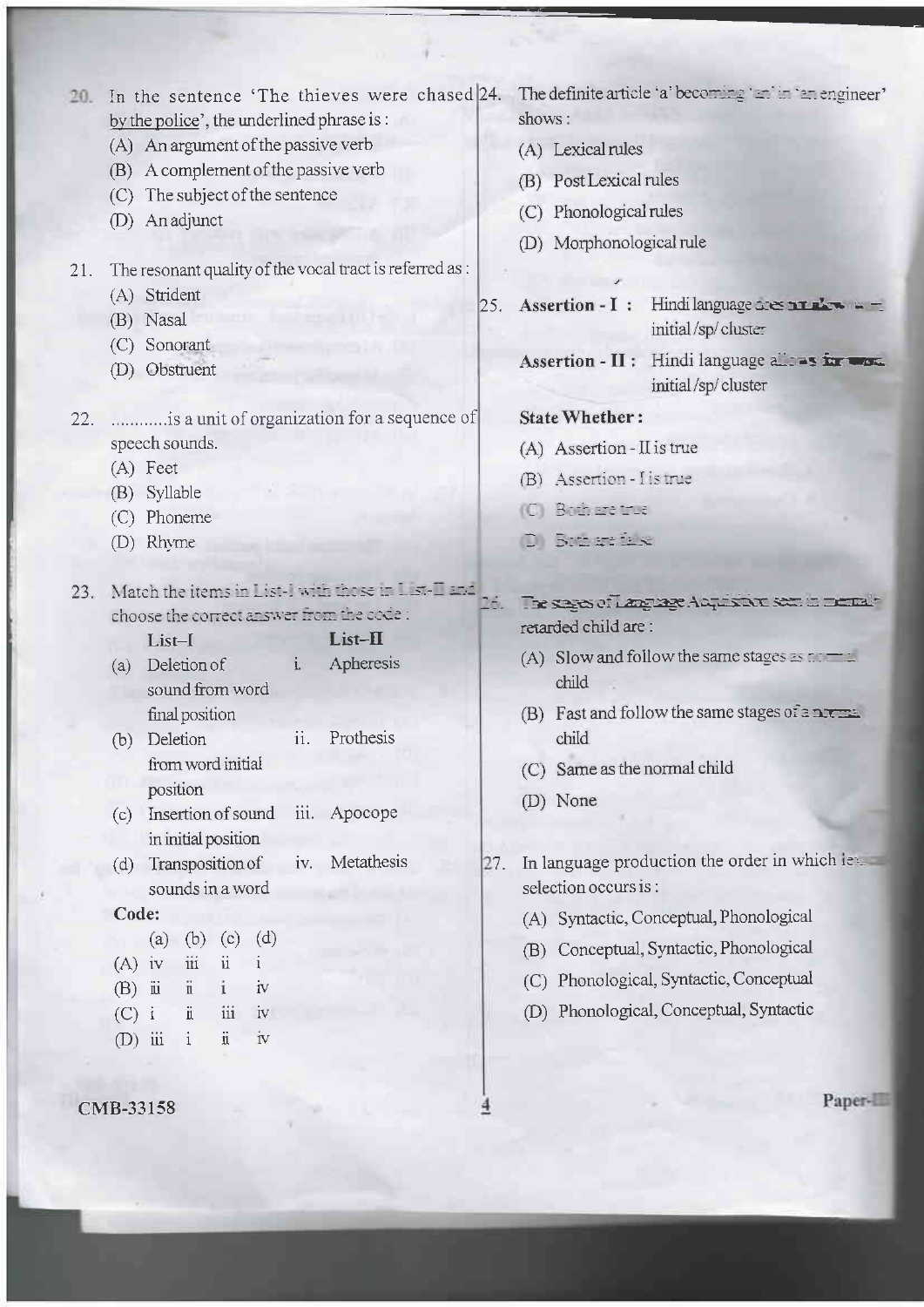|     | 28. The process of acquiring the capacity to comprehend [32]. | The impairment of ability to do voluntary and purposive      |
|-----|---------------------------------------------------------------|--------------------------------------------------------------|
|     | and produce words and sentence is known as :                  | movements is known as :                                      |
|     | (A) Language Learning                                         | $(A)$ Anomia                                                 |
|     | (B) Language Reception                                        | (B) Agnosia                                                  |
|     | (C) Language Comprehension                                    | $(C)$ Alexia                                                 |
|     | (D) Language Acquisition                                      | D Arraxia                                                    |
|     |                                                               |                                                              |
| 29. | Match the fierrs in List-I with those in List-II and          |                                                              |
|     | <b>EST</b><br>choose the correct assumer from the code :      | March the items in List-I with those in List-II and          |
|     | List-II<br>List-I                                             | choose the correct answer from the codes:                    |
|     | (a) Critical Period and the materials                         | List-II<br>List-I                                            |
|     | Hypodesis                                                     | (a) Connectionist model i. Noam Chomsky                      |
|     | (b) Regression                                                | Language Acquisition ii. V. Fromkin<br>(b)                   |
|     | Hypothesis                                                    | device                                                       |
|     | (c) Stimulus response iii. Lenneberg                          | (c) Speech errors iii. Susan Curtis                          |
|     | condition                                                     |                                                              |
|     | iv. Skinner<br>$(d)$ LAD                                      | (d) Genie - a feral child iv. Lichtheim                      |
|     | Code:                                                         | Code:                                                        |
|     | (a) (b) (c) (d)                                               | (b) (c) (d)<br>(a)                                           |
|     | $(A)$ $\ddot{u}$ $i$ $\dot{w}$<br>$\ddot{\mathbf{n}}$         | üi<br>$(A)$ $\ddot{\mathbf{n}}$<br><i>iv</i><br>$\mathbf{i}$ |
|     | $\ddot{\mathbf{i}}$<br>$(B)$ iii iv i                         | $\ddot{u}$<br>$\dot{N}$<br>÷<br>$(B)$ iii                    |
|     | $(C)$ i $\ddot{\mathbf{n}}$ iii<br>$\dot{N}$                  | iii<br>$\ddot{\rm n}$<br>$\mathbf{i}$<br>$(C)$ iv            |
|     | iii<br>(D) $\ddot{\mathbf{n}}$ i<br>$\mathbf{v}$              |                                                              |
|     |                                                               | (D) $\dot{N}$ $\dot{u}$ $\dot{u}$ $\dot{u}$ $\dot{u}$        |
|     | In which stage of language acquisition, repetitive            |                                                              |
|     |                                                               |                                                              |

- CV patterns can be seen?
	- (A) Babbling
	- (B) Cooing
	- (C) Both Cooing and Babbling
	- (D) None
	- 'Profiling Linguistic disability' was written by :
	- (A) John Lyons
	- (B) Pit Corder
	- (C) David Crystal
	- (D) Roger Brown

#### **B-33158**

34. Assertion - I: Critical period hypothesis was proposed by E.H. Lenneberg.

> Assertion - II: It states that language cannot be acquired after puberty.

#### State whether:

(A) Only I is true

 $\tilde{2}$ 

- (B) Only II is true
- (C) Both I and II are true
- (D) Both I and II are false

Paper-III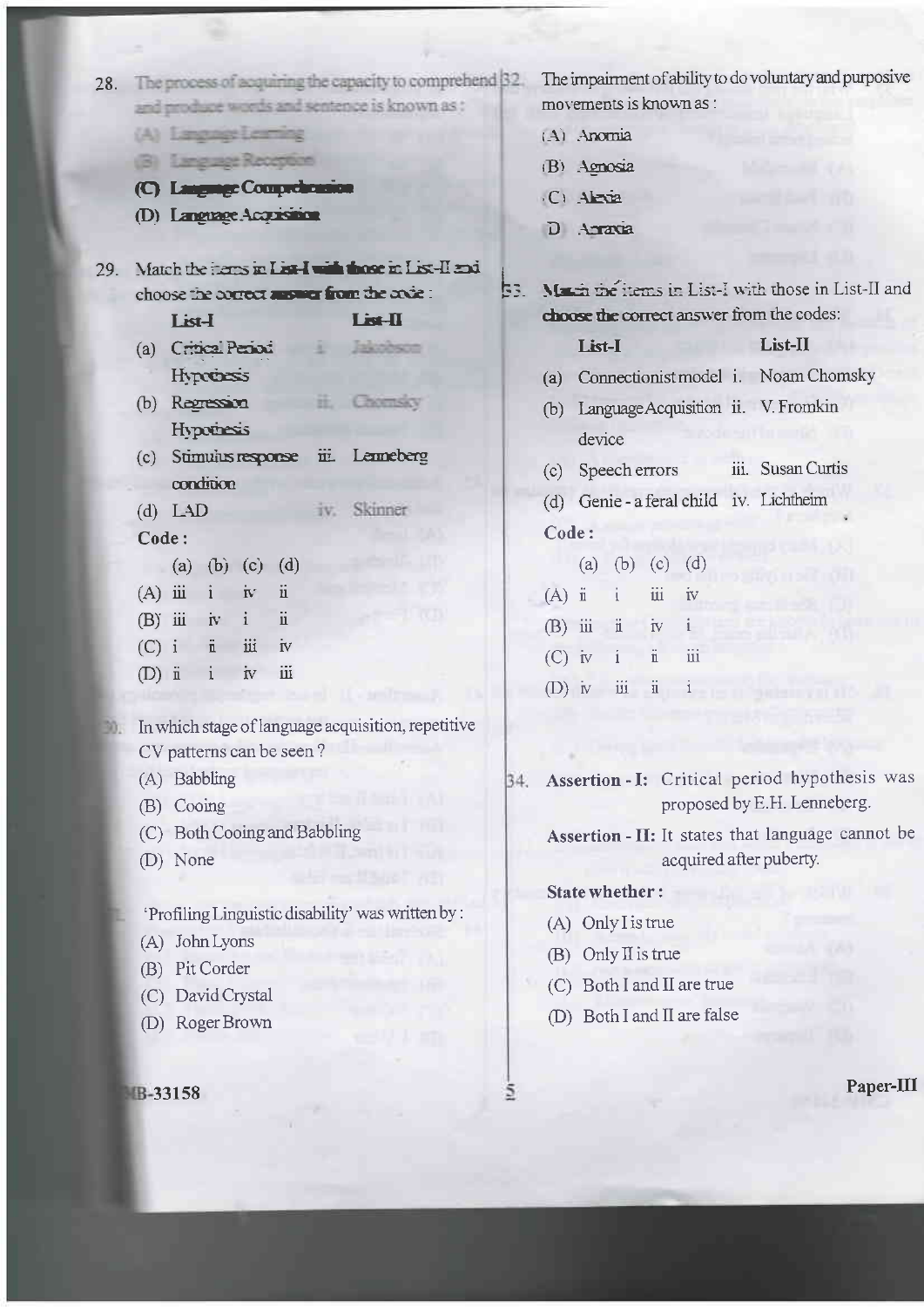| 35. | Who the first among the following to observe that  40.<br>Language Impairment is associated with left |                                  | In propositional logic, the symbol for exclusive<br>disjunction is:                                                                       |
|-----|-------------------------------------------------------------------------------------------------------|----------------------------------|-------------------------------------------------------------------------------------------------------------------------------------------|
|     | hemispheric lesions?                                                                                  |                                  | $(A)$ Ve                                                                                                                                  |
|     | (A) Bloomfield                                                                                        |                                  | $(B) \leftrightarrow$                                                                                                                     |
|     | (B) Paul Broca                                                                                        |                                  | $(C)$ $\Lambda$                                                                                                                           |
|     |                                                                                                       |                                  | $(D) \rightarrow$                                                                                                                         |
|     | (C) Noam Chomsky                                                                                      |                                  |                                                                                                                                           |
|     | (D) Liepmann                                                                                          | 41.                              | A development in generative phonology than restricts<br>phonological grammars to a set of (violable ransed                                |
| 36. | Which of the following is an example of Tautology?                                                    |                                  | constraints:                                                                                                                              |
|     | (A) A unicorn has a horn                                                                              |                                  | (A) Optimality theory                                                                                                                     |
|     | (B) A unicorn is an animal                                                                            |                                  | Metrical phonology<br>(B)                                                                                                                 |
|     | (C) Unicom is a Unicom                                                                                |                                  | Structural phonology<br>(C)                                                                                                               |
|     | (D) None of the above                                                                                 |                                  | Natural phonology<br>(D)                                                                                                                  |
| 37. | Which of the following expressions contains an<br>anaphora?                                           | 42.                              | A classical word used to refer to a left-headed for the<br>foot is:                                                                       |
|     | (A) Mary brought new clothes for herself                                                              |                                  | $(A)$ Iamb                                                                                                                                |
|     | (B) He is lying on the bed                                                                            |                                  | Trochee<br>(B)                                                                                                                            |
|     | (C) She skates gracefully                                                                             |                                  | (C) Metrical grid<br>(D) Foot                                                                                                             |
|     | (D) After the exam, he went home                                                                      |                                  |                                                                                                                                           |
|     |                                                                                                       |                                  |                                                                                                                                           |
| 38. | according to Searle?                                                                                  |                                  | 'It is raining' is an example of which speech act 43. Assertion - I: In auto segmental phonology, ton<br>are represented on the tonal ner |
|     | (A) Expressive                                                                                        |                                  | Assertion-II: Vowels and consonants are all                                                                                               |
|     | (B) Directive                                                                                         |                                  | represented on the tonal tier                                                                                                             |
|     | (C) Commissive                                                                                        |                                  | (A) I and II are true                                                                                                                     |
|     |                                                                                                       |                                  | (B) I is false, II is true                                                                                                                |
|     | (D) Assertive                                                                                         |                                  | (C) I is true, II is false                                                                                                                |
|     |                                                                                                       |                                  | (D) I and II are false                                                                                                                    |
| 39. | Which of the following is known as secondary                                                          |                                  |                                                                                                                                           |
|     | meaning?                                                                                              | 44.                              | Skeletal tier is also called as :                                                                                                         |
|     | (A) Abhida                                                                                            |                                  | (A) Tonal tier                                                                                                                            |
|     | (B) Lakshana                                                                                          |                                  | (B) Intonational tier                                                                                                                     |
|     | (C) Vyanjana                                                                                          |                                  | (C) VC-tier                                                                                                                               |
|     | Tatparya<br>(D)                                                                                       |                                  | (D) CV-tier                                                                                                                               |
|     |                                                                                                       | $\overline{\boldsymbol{\theta}}$ | Paper                                                                                                                                     |
|     | CMB-33158                                                                                             |                                  |                                                                                                                                           |
|     |                                                                                                       |                                  |                                                                                                                                           |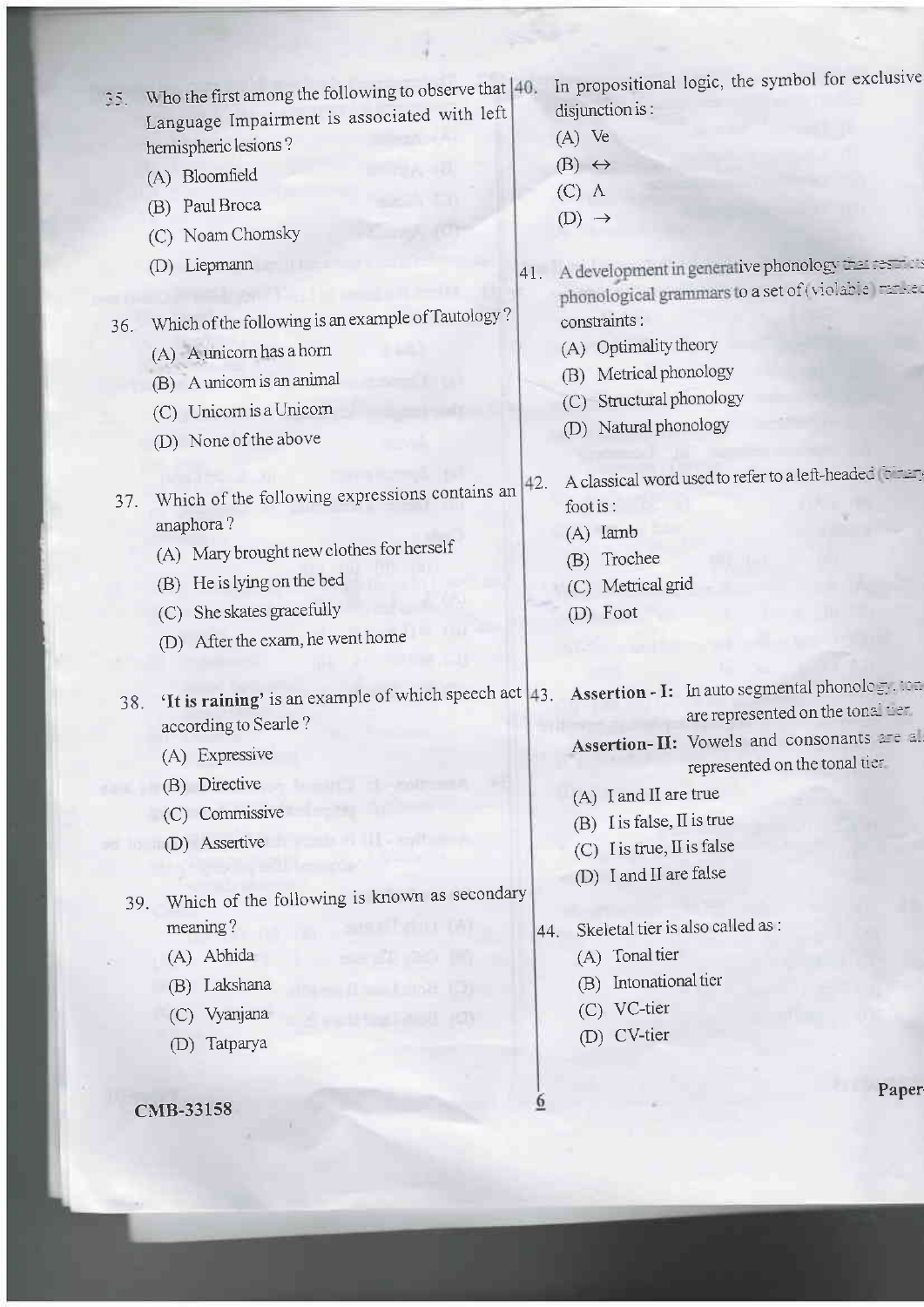- 45. In Prosodic Phonology the hierarchical representation 50. Presence of a non-finite verbal form to subjoin of relevant domains is:
	- (A) Phonological utterance, Intonational phrase. phonological phrase, prosodic word
	- (B) Phonological utterance, prosodic word, Intonational phrase, phonological phrase
	- (C) Phonological utterance. Intonational phrase, prosodic word, phonological phrase
	- (D) Phonological phrase, Intonational phrase, prosodic word, Phonological utterance
- 46. What patterns can be used to account for phonological, morphological and syntactic irregularities?
	- (A) Unmarkedness
	- (B) Case recoverability
	- (C) Markedness
	- (D) Unrestricted universal
- 17. If a language has inflection, it always has .........
	- (A) Derivation
	- (B) Gender
	- (C) Nominal object
	- (D) Nominal subject
- The presence of explicator compound verb constructions is a major areal feature of:
	- (A) SVO Languages
	- (B) SOV Languages
	- (C) VSO Languages
	- (D) VOS Languages
- What are the two domains which are unified by Parametric Variation theory?
	- (A) Phonetics and Phonology
	- (B) Phonology and Morphology
	- (C) Typology and Acquisition
	- (D) Syntax and Semantics

MB-33158

sentences to the left of the main finite verb in a sentence is a characteristic feature of ........ languages.

- (A) Scandinavian
- (B) Armenian
- (C) Cushitic

51.

(D) South-Asian

Sociolinguists hold the view that the process of acquiring a language is not just a cognitive process involving the activation of Language Acquisition Device in the human brain but it is .......... that only develops in social interaction

- (A) A competence as well
- (B) A bilingualism process as well
- (C) A social process as well
- (D) A thought process as well
- 52. Prescriptive Grammarians are known to have one of the following views on language:
	- (A) Like new innovations in the language
	- (B) Do not like innovations in the language
	- (C) Do not like Classical forms in the language
	- (D) Approve illogical forms in the language
- Standardization happens when a language is put to 53. than it was previously used.
	- (A) Restricted range of functions
	- (B) A non-historically based selection
	- (C) Not a desirable target of education
	- (D) Wider range of functions

Paper-III

7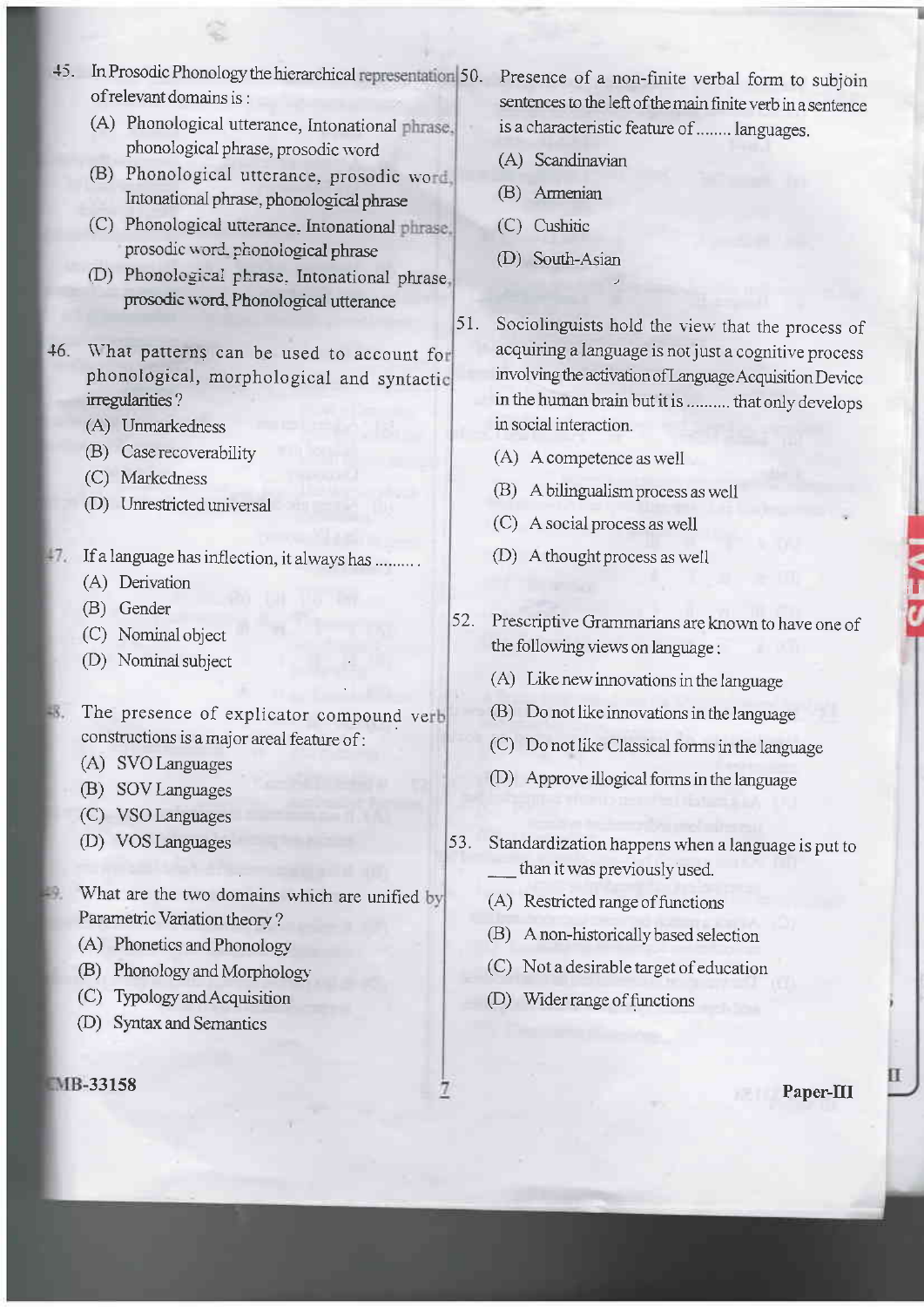| 4. Match the items in List-I with List-II and select the 56. |  |
|--------------------------------------------------------------|--|
| correct answer from the codes given below:                   |  |

Match the items in List-I with List-II and select the correct answer from the code given below:

|     |            | COLLECT SUPPOSE IT ONLY THE COULD STACK COLLECTIVE                               |                      |                                                                                                    |     |          |                     |                 |                       |                       |      |                                                                                               |
|-----|------------|----------------------------------------------------------------------------------|----------------------|----------------------------------------------------------------------------------------------------|-----|----------|---------------------|-----------------|-----------------------|-----------------------|------|-----------------------------------------------------------------------------------------------|
|     |            | List-I                                                                           |                      | List-II                                                                                            |     |          | List-I              |                 |                       |                       |      | List-II                                                                                       |
|     | (a)<br>(b) | Susan Gal<br>Holmes, J.                                                          | i.<br>$\ddot{\rm u}$ | Language and social<br>networks<br>The Ecology of                                                  | (a) |          |                     |                 | in a Dictionary       | Adverbs are defined i |      | Based on the class<br>things or kind of<br>things to which<br>definiendum bei mes             |
|     | (c)        | Haugen, E.                                                                       | iii.                 | Language<br>Language Shift:<br>Social<br>Determinants of                                           | (b) |          |                     | in a Dictionary | Verbs are defined     |                       | ii.  | By prepositions.<br>phrases that can be<br>substituted in the<br>context of paracura          |
|     |            |                                                                                  |                      | Linguistic change in<br>Bilingual Austria                                                          |     |          |                     |                 |                       |                       |      | sense or by other<br>adverbs                                                                  |
|     | (d)        | Lesley Milroy                                                                    | iv.                  | Pidgins and Creoles                                                                                | (c) |          |                     | defined in a    | Adjectives are        |                       | iii. | By beginning with<br>infinite form $w = \mathbf{r}$<br>without to                             |
|     | Code:      |                                                                                  |                      |                                                                                                    |     |          |                     | Dictionary      |                       |                       |      |                                                                                               |
|     |            | (d)<br>(c)<br>(b)<br>(a)                                                         |                      |                                                                                                    |     |          |                     |                 | (d) Nouns are defined |                       | iv.  | By the use of $er$ for                                                                        |
|     | $(A)$ $ii$ | $\dddot{\mathbf{m}}$<br>$\rm\bar{IV}$<br>$\mathbf{i}$                            |                      |                                                                                                    |     |          |                     |                 | in a Dictionary       |                       |      |                                                                                               |
|     | $(B)$ iv   | $\ddot{\rm n}$<br>iii<br>$\mathbf{i}$                                            |                      |                                                                                                    |     | Code:    |                     |                 |                       |                       |      |                                                                                               |
|     |            |                                                                                  |                      |                                                                                                    |     |          | (a)                 | (b)             | (c)                   | (d)                   |      |                                                                                               |
|     | (C)        | $\ddot{\rm u}$<br>$\mathbf{i}$<br>iii<br>iv                                      |                      |                                                                                                    |     | (A)      | $\ddot{\mathbf{u}}$ | i               | iv                    | Ш                     |      |                                                                                               |
|     | (D)        | iii<br>$\rm\dot{I}v$<br>i.<br>Ī                                                  |                      |                                                                                                    |     | (B)      | iii                 | iv              | $\mathbf{i}$          | $\ddot{\rm n}$        |      |                                                                                               |
|     |            |                                                                                  |                      |                                                                                                    |     | (C)      | $\ddot{i}$          | ü               | iv                    | iii                   |      |                                                                                               |
| 55. |            |                                                                                  |                      | How do the correlational sociolinguists view the<br>relationship of linguistic variation to social |     | $(D)$ ii |                     | iii             | iv                    | $\mathbf{i}$          |      |                                                                                               |
|     |            | categories?                                                                      |                      |                                                                                                    | 57. |          |                     |                 | What is a Lemma?      |                       |      |                                                                                               |
|     |            | (A) As a match between closely connected but<br>nevertheless independent systems |                      |                                                                                                    |     |          |                     |                 |                       |                       |      | (A) It is a minimum meaningless word and the $\equiv$<br>entries are provided in a dictionary |
|     |            |                                                                                  |                      | (B) As not a match between closely connected but                                                   |     |          |                     |                 |                       |                       |      | $\sum$ Itis a grammatical unit and citations are                                              |

 $\overline{\mathbf{8}}$ 

- (B) It is a grammatical unit and citations are provided in a dictionary
	- (C) It refers to the particular form that is cbosen convention to represent the lexeme
	- (D) It is a part of speech and the cross reference are provided in a dictionary

CMB-33158

nevertheless independent systems

nevertheless dependent systems

(C) As not a match between unconnected but

(D) The variation is considered as unstructured

and dependent system of social categories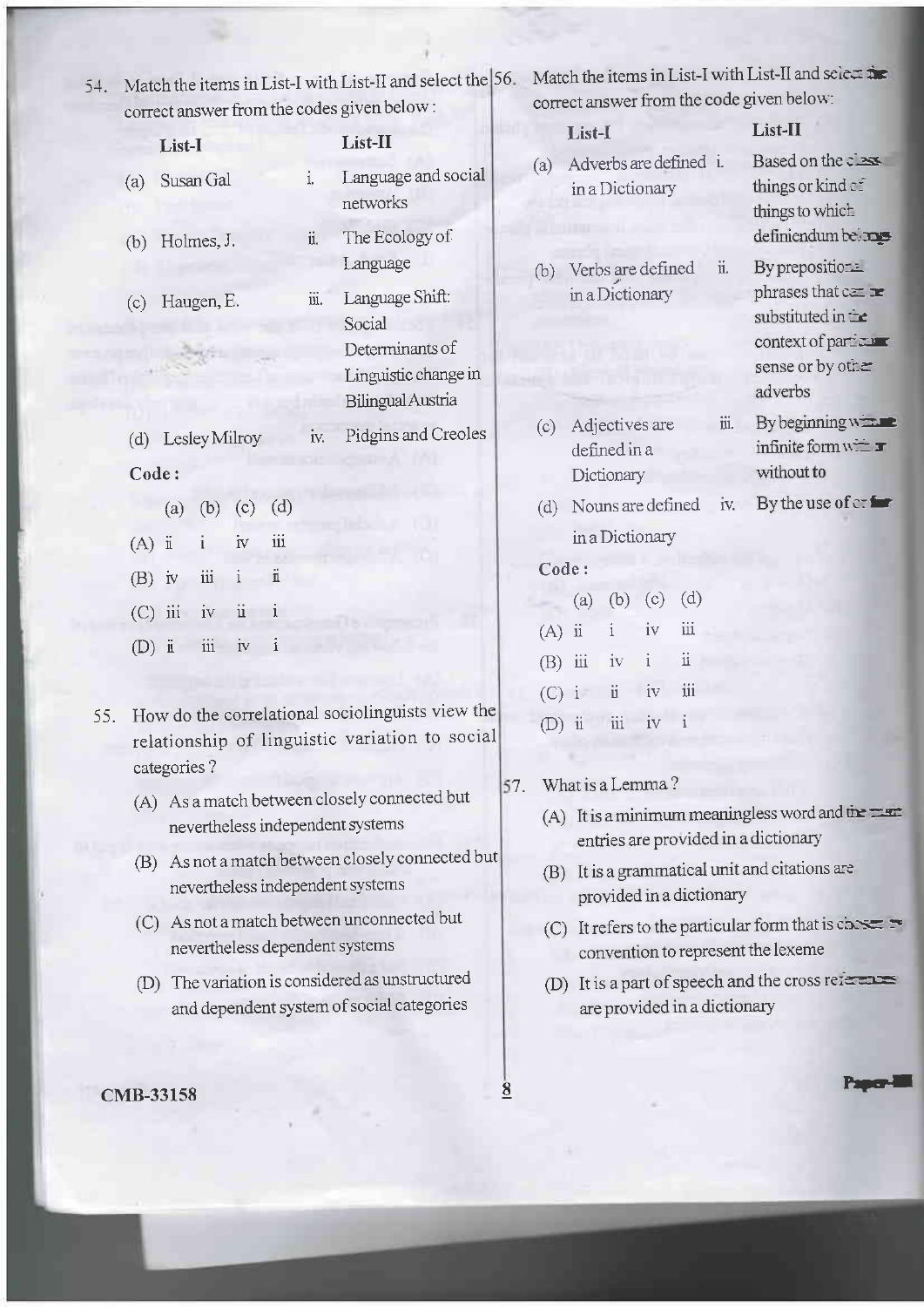| 58.<br>The headword entry does not necessarily take into 60.<br>account one of the following aspects into consideration.                                                                                                                                                                                                                                                                                                                                                                                                                                                                                                                                                                                                                                                                 | Who is the compiler of Latin-English Dictionary                                                                                                                                                                                                                                                                                                                                                                                                                                                                                                                                                                                                                                                                 |
|------------------------------------------------------------------------------------------------------------------------------------------------------------------------------------------------------------------------------------------------------------------------------------------------------------------------------------------------------------------------------------------------------------------------------------------------------------------------------------------------------------------------------------------------------------------------------------------------------------------------------------------------------------------------------------------------------------------------------------------------------------------------------------------|-----------------------------------------------------------------------------------------------------------------------------------------------------------------------------------------------------------------------------------------------------------------------------------------------------------------------------------------------------------------------------------------------------------------------------------------------------------------------------------------------------------------------------------------------------------------------------------------------------------------------------------------------------------------------------------------------------------------|
| (A) Spelling                                                                                                                                                                                                                                                                                                                                                                                                                                                                                                                                                                                                                                                                                                                                                                             | Bibliotheca Eliotae of 1538?                                                                                                                                                                                                                                                                                                                                                                                                                                                                                                                                                                                                                                                                                    |
| (B)                                                                                                                                                                                                                                                                                                                                                                                                                                                                                                                                                                                                                                                                                                                                                                                      | (A) AP Cowie                                                                                                                                                                                                                                                                                                                                                                                                                                                                                                                                                                                                                                                                                                    |
| A particular sense                                                                                                                                                                                                                                                                                                                                                                                                                                                                                                                                                                                                                                                                                                                                                                       | (B)<br>Hans Kurath                                                                                                                                                                                                                                                                                                                                                                                                                                                                                                                                                                                                                                                                                              |
| (C)<br>Pronunciation                                                                                                                                                                                                                                                                                                                                                                                                                                                                                                                                                                                                                                                                                                                                                                     | (C)<br>Thomas Elyot                                                                                                                                                                                                                                                                                                                                                                                                                                                                                                                                                                                                                                                                                             |
| (D)<br>Grammatical information                                                                                                                                                                                                                                                                                                                                                                                                                                                                                                                                                                                                                                                                                                                                                           | (D)<br>Thomas M. Paikeday                                                                                                                                                                                                                                                                                                                                                                                                                                                                                                                                                                                                                                                                                       |
| 59.<br>Match the items in List-I with List-II and select the<br>appropriate answer from the code given below:<br>List-I<br>List-II<br>(a)<br>Thematic meaning<br>$\mathbf{i}$<br>The meaning that a<br>piece of language<br>conveys about the<br>social circumstances<br>(b)<br>Collocative meaning it.<br>The way in which<br>message is<br>organised in terms<br>of order and<br>emphasis<br>(c)<br>Conceptual meaning iii.<br>The meaning of<br>words which tend to<br>occur in its<br>environment with<br>other words<br>(d)<br>Stylistic meaning<br>The meaning<br>IV.<br>organised in<br>contrastive features<br>Code:<br>$\left( a\right)$<br>(b) (c) (d)<br>$(A)$ ii<br>iii<br>iv<br>(B)<br>iii<br>$\dot{I}V$<br>$\mathbf{i}$<br>$\ddot{\mathbf{u}}$<br>(C)<br>ü<br>$\mathbf{I}$ | 61.<br>Corpus studies have considerable influence on the<br>design of<br>(A) Dictionaries and grammar<br>(B)<br>Morpho-syntax<br>(C) Semantics and lexicology<br>(D)<br>Speech technology and speech recognition<br>62.<br>algorithm takes a grammar and a sentence<br>and answers the question whether the sentence can<br>be derived from the grammar or not.<br>(A) Functional<br>(B)<br>Disjunction<br>(C)<br>Parsing<br>(D)<br>Speech-tagger<br>63.<br>A finite-state transducer for Morphological analysis<br>and generation is<br>(A) Tokenizer<br>(B) Lexical transducer<br>(C) Parser<br>(D) Lemmatizer<br>64.<br>From where does the idea of two-level morphology<br>derive?<br>(A) Lexical phonology |
| Ш<br>$\rm iv$                                                                                                                                                                                                                                                                                                                                                                                                                                                                                                                                                                                                                                                                                                                                                                            | Generative semantics<br>(B)                                                                                                                                                                                                                                                                                                                                                                                                                                                                                                                                                                                                                                                                                     |
| $(D)$ iii<br>$\ddot{\rm n}$<br>$\mathbf{i}$<br>$\mathrm{i} \mathrm{v}$                                                                                                                                                                                                                                                                                                                                                                                                                                                                                                                                                                                                                                                                                                                   | (C)<br>Minimalist program                                                                                                                                                                                                                                                                                                                                                                                                                                                                                                                                                                                                                                                                                       |
|                                                                                                                                                                                                                                                                                                                                                                                                                                                                                                                                                                                                                                                                                                                                                                                          | (D)<br>Generative phonology                                                                                                                                                                                                                                                                                                                                                                                                                                                                                                                                                                                                                                                                                     |
|                                                                                                                                                                                                                                                                                                                                                                                                                                                                                                                                                                                                                                                                                                                                                                                          |                                                                                                                                                                                                                                                                                                                                                                                                                                                                                                                                                                                                                                                                                                                 |
| IB-33158                                                                                                                                                                                                                                                                                                                                                                                                                                                                                                                                                                                                                                                                                                                                                                                 |                                                                                                                                                                                                                                                                                                                                                                                                                                                                                                                                                                                                                                                                                                                 |
|                                                                                                                                                                                                                                                                                                                                                                                                                                                                                                                                                                                                                                                                                                                                                                                          | Paper-III                                                                                                                                                                                                                                                                                                                                                                                                                                                                                                                                                                                                                                                                                                       |

SFAI

£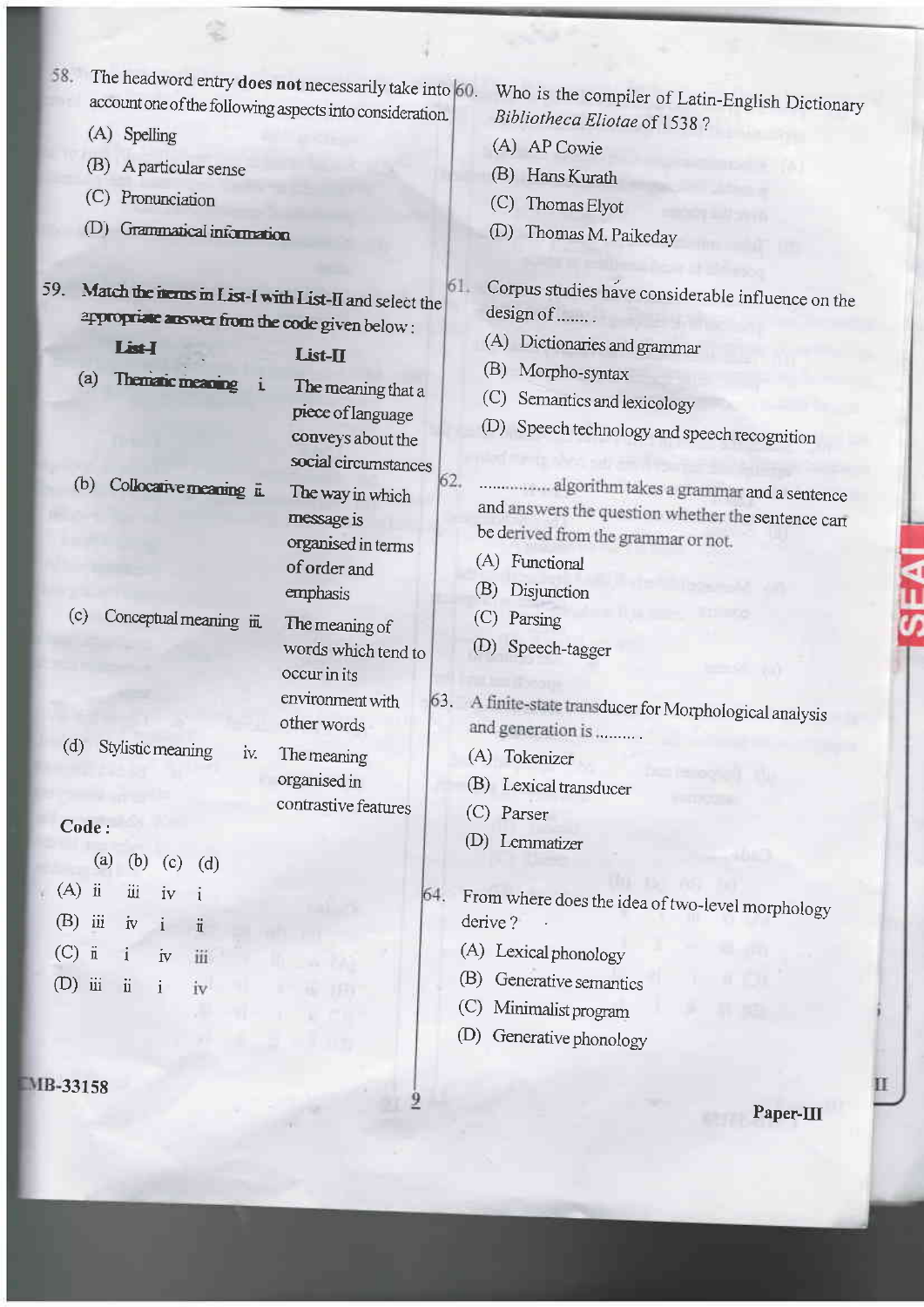- application ofText to speech synthesis system : (A) Telecommunication services by making it possible for users to access textual information over the phone (B) Telecommunication services by making it possible to send satellites to space
	- $(C)$  Telecommunication services by making it possible in developing missile technology

65. From the given below choices identify an important  $\vert$  67.

- (D) Telecommunication services by making it possible for speech impaired persons
- Match the items in List-I with List-II and select the 66. appropriate answer from the code given below :

|       | List-I                    |              | List-II                                                                     |
|-------|---------------------------|--------------|-----------------------------------------------------------------------------|
| (a)   | Setting                   | $\mathbf{L}$ | The psychological<br>setting                                                |
| (b)   | Message (form)<br>content | ii.          | It enters into the<br>definition of speech<br>event                         |
|       | (c) Scene                 | iii.         | Are central to<br>speech act and the<br>focus of its syntactic<br>structure |
| (d)   | Purposes and<br>outcomes  | IV.          | To the time and<br>place of a speech<br>act                                 |
| Code: |                           |              |                                                                             |
|       | $(b)$ (c)<br>(d)<br>(a)   |              |                                                                             |

- $(A)$  iv iii i ii  $(B)$  iii iv ii i (C) ii i iv iii  $(D)$  iii ii iv
- $CMB-33158$  10
- What do sound changes from 'above' mean?
	- (A) New sound changes introduced by lower working class
	- $(B)$  Sound changes that are originally part of  $\pm$ vernacular which represent the phonets processes of easier pronunciation
	- $(C)$  New sounds introduced by the dominant sack class
- (D) Diphthongal sounds introduced by Chilman Fisberman
- 68. Match the items in List-I with List-II and scient the appropriate answer from the code given below:

# List-I

- (a) Stereotypes i
- (b) Performative verbs ii.

# List-II

- by age or social group without being subject **re** style shifting and have little evaluative force  $\equiv$ subjective reaction tests Promise, apologie Show different
- Forms that are socially marked
- Be as informaire as necessary but no more so; Be  $relevant; Be$  cle $$ and Be genuine

| (c) Conversational | 111. |
|--------------------|------|
| maxims             |      |
|                    |      |

(d) Indicators iv

### Code :

|           |              |    | (d)         |
|-----------|--------------|----|-------------|
| $(A)$ iv  | üі           | i. | 11          |
| $(B)$ iii | $\mathbf{1}$ | iv | ü           |
| $(C)$ ii  | i.           | iv | üi          |
| $(D)$ i   | 111          | ii | iv          |
|           |              |    | (a) (b) (c) |